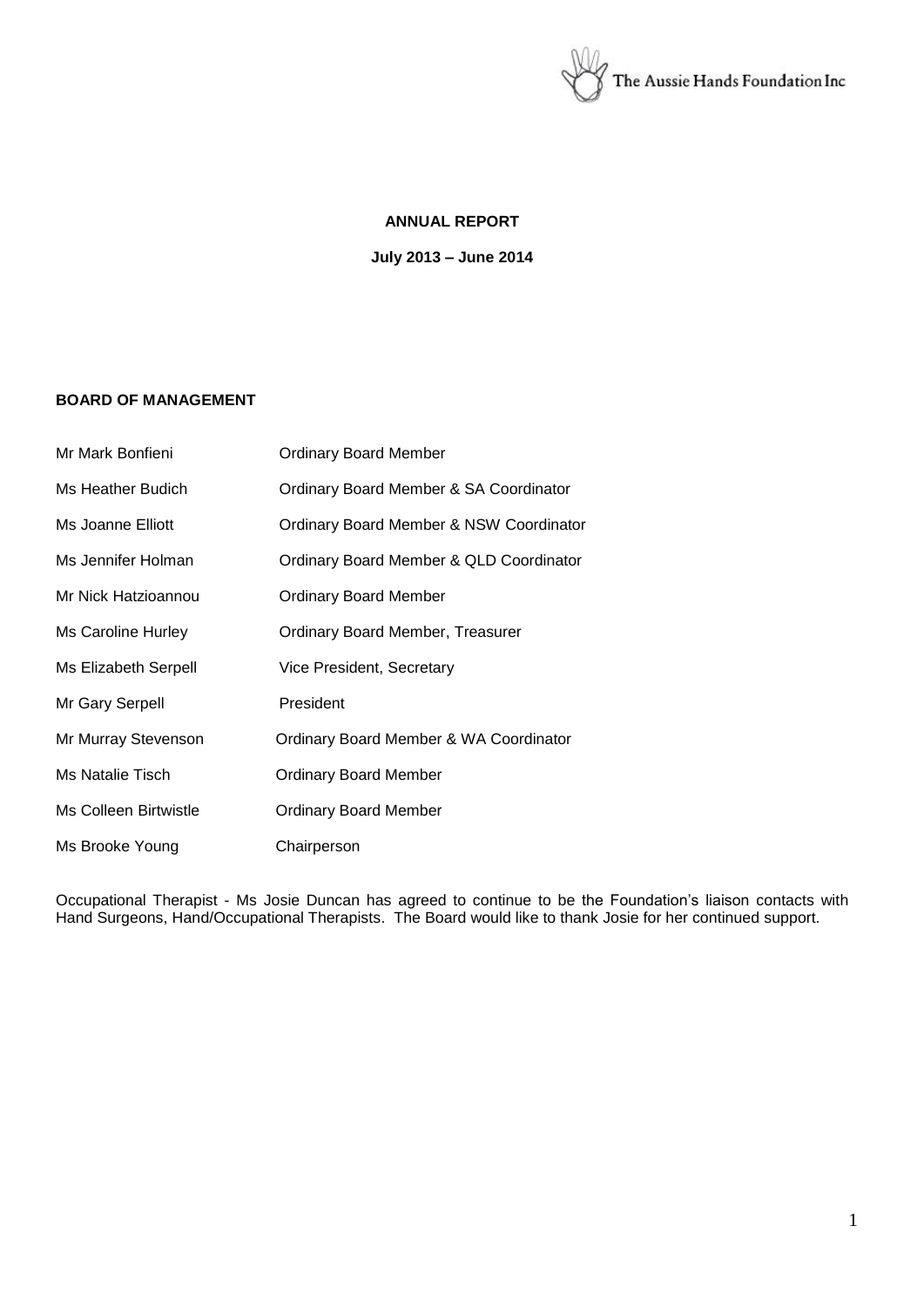## **MEMBERSHIP**

| Member Type                                                                                                                                                                                                                                                                          | State / Territory                                                                                                                                                    | 2014                                                                 | 2013                                       | 2012                                 |
|--------------------------------------------------------------------------------------------------------------------------------------------------------------------------------------------------------------------------------------------------------------------------------------|----------------------------------------------------------------------------------------------------------------------------------------------------------------------|----------------------------------------------------------------------|--------------------------------------------|--------------------------------------|
| Hand Difference Affiliated<br><b>Financial Support</b>                                                                                                                                                                                                                               | <b>ACT</b><br><b>ACT</b>                                                                                                                                             | 1<br>1                                                               | 1<br>1                                     | 1<br>1                               |
| <b>Hand Difference</b><br>Hand Difference Affiliated<br>Professional<br><b>Financial Support</b><br>AH-Board Member                                                                                                                                                                  | <b>NSW</b><br><b>NSW</b><br><b>NSW</b><br><b>NSW</b><br><b>NSW</b>                                                                                                   | 20<br>3<br>1<br>$\overline{2}$<br>1                                  | 21<br>3<br>$\overline{2}$<br>1<br>1        | 21<br>$\overline{2}$<br>$\mathbf{1}$ |
| <b>Hand Difference</b>                                                                                                                                                                                                                                                               | <b>NT</b>                                                                                                                                                            | 1                                                                    | 1                                          | $\mathbf{1}$                         |
| <b>Hand Difference</b><br>Hand Difference Affiliated<br>Professional<br><b>AH-Board Members</b>                                                                                                                                                                                      | QLD<br>QLD<br>QLD<br>QLD                                                                                                                                             | 8<br>6<br>3<br>1                                                     | 7<br>$\overline{7}$<br>1<br>$\overline{2}$ | 10<br>$\mathbf{1}$                   |
| <b>Hand Difference</b><br>Professional<br><b>AH-Board Members</b>                                                                                                                                                                                                                    | <b>SA</b><br><b>SA</b><br><b>SA</b>                                                                                                                                  | 4<br>1<br>1                                                          | 4<br>1<br>$\overline{2}$                   | $\overline{4}$                       |
| <b>Hand Difference</b><br><b>Hand Difference Affiliated</b><br><b>Financial Support Affiliated</b>                                                                                                                                                                                   | <b>TAS</b><br><b>TAS</b><br><b>TAS</b>                                                                                                                               | $\overline{\mathbf{c}}$<br>$\overline{2}$<br>12                      | $\overline{2}$<br>13                       | 3<br>12                              |
| <b>Hand Difference</b><br>Hand Difference Affiliated<br>Professional<br><b>Professional Affiliated</b><br><b>Financial Support</b><br><b>Financial Support Affiliated</b><br>Donor<br>Donor Affiliated<br>Affiliated (various)<br>AH-Board Member(s)<br>FIN-Board Member<br>Sponsors | <b>VIC</b><br><b>VIC</b><br><b>VIC</b><br><b>VIC</b><br><b>VIC</b><br><b>VIC</b><br><b>VIC</b><br><b>VIC</b><br><b>VIC</b><br><b>VIC</b><br><b>VIC</b><br><b>VIC</b> | 44<br>18<br>12<br>$\overline{4}$<br>16<br>9<br>1<br>1<br>6<br>1<br>4 | 39<br>12<br>30<br>6                        | 54<br>14                             |
| <b>Hand Difference</b><br>Hand Difference Affiliated<br><b>Financial Support</b><br>Professional<br><b>AH-Board Member</b>                                                                                                                                                           | WA<br><b>WA</b><br>WA<br><b>WA</b><br><b>WA</b>                                                                                                                      | 4<br>1<br>1<br>$\overline{\mathbf{4}}$<br>1                          | 4<br>1<br>1<br>1                           | 4<br>1                               |
| Patron<br>Volunteers                                                                                                                                                                                                                                                                 | <b>VIC</b><br><b>VIC</b>                                                                                                                                             | 197 (2014)<br>1<br>9                                                 | 178 (2013)                                 | 153 (2012)                           |

# **VALE**

### **David Cook 'Cookie' Member NSW**

During March 2014, Aussie Hands members were deeply saddened by the sudden passing of David Cook (affectionately known as Cookie and also founder of Cookie's Choice). Over the last 8 years Aussie Hands has been blessed to have David as a mentor and inspirational speaker and also inaugural coordinator of NSW. Cookie travelled to Melbourne on numerous occasions to spend time with Aussie Hands members. He left an enormous impression when presenting at Aussie Hands fundraising and family events and, in particular, school visits. David was also so generous with his time outside of normal working hours by volunteering at Westmead Hospital entertaining sick children. The world will be a poorer place without Cookie around as he has left an indelible mark on people's lives. God Bless Cookie. RIP.

Many of us have things to be thankful to David for and it is a huge loss to us all and he will be missed by the whole Aussie Hands family.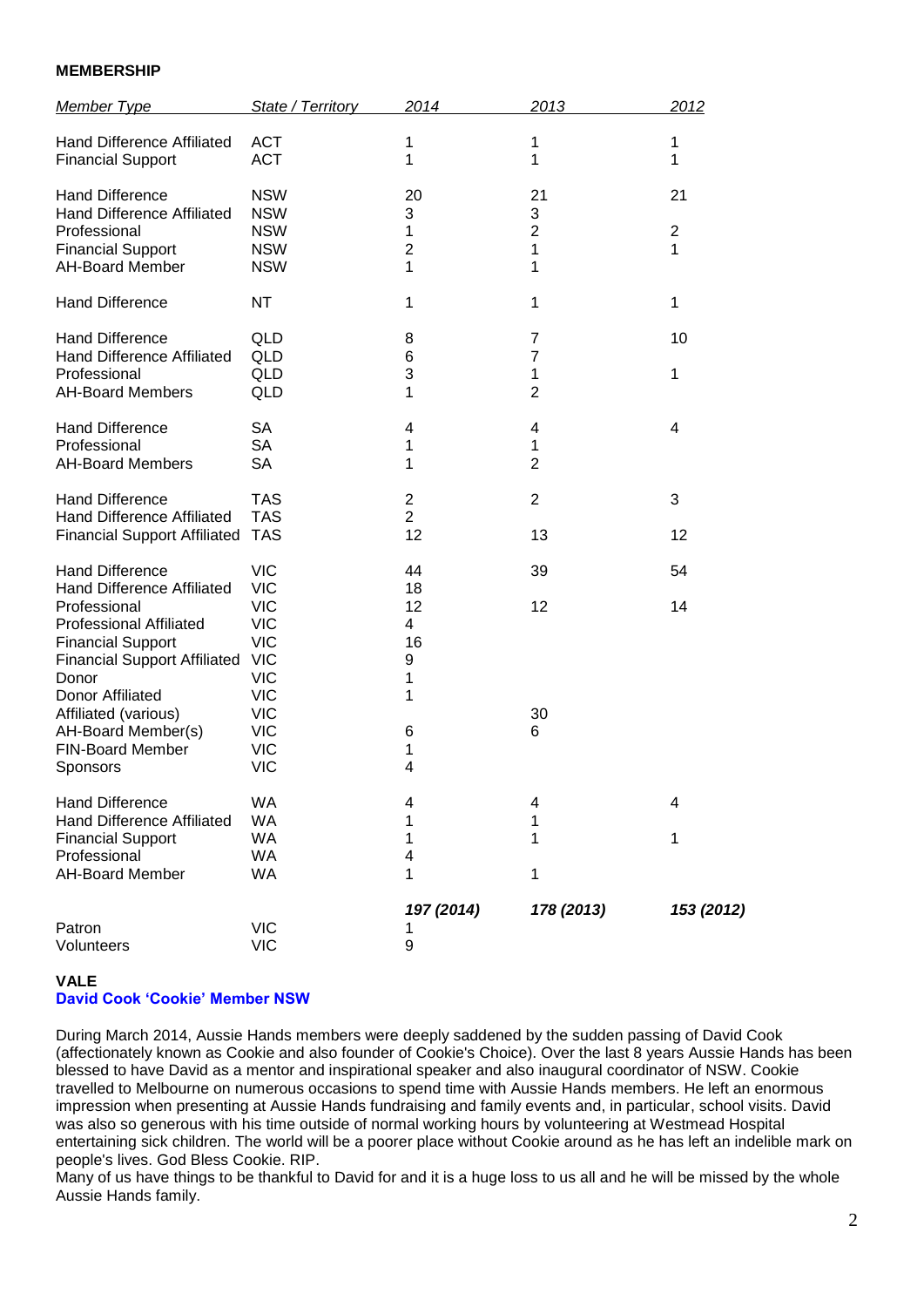# **GRANTS & FUNDING**

| Date                  | <b>Funding Organisation</b>                                                     | <i>OUTCOME</i>      | Received \$\$ |
|-----------------------|---------------------------------------------------------------------------------|---------------------|---------------|
|                       | 18 Jun 2013 Sentinel Foundation<br>Special 'raising awareness' Database Project | <b>SUCCESSFUL</b>   | \$6,000       |
|                       | 23 Jul 2013 Equity Trustees                                                     | <b>UNSUCCESSFUL</b> |               |
|                       | 27 Aug 2013 State Trustees Australia Foundation                                 | <b>PENDING</b>      |               |
| 29 Sep 2013 Jetstar   |                                                                                 | <b>UNSUCCESSFUL</b> |               |
| 31 Oct 2013 Optus     |                                                                                 | <b>UNSUCCESSFUL</b> |               |
|                       | 31 Oct 2013 Equity Trustees                                                     | <b>UNSUCCESSFUL</b> |               |
|                       | 15 Nov 2013 Parks Victoria                                                      | <b>RETURNED</b>     |               |
|                       | 12 Dec 2013 Department of Human Services                                        | <b>UNSUCCESSFUL</b> |               |
| 23 Jun 2014 Perpetual |                                                                                 | <b>UNSUCCESSFUL</b> |               |
| 9 Feb 2014            | City of Melbourne<br>'Mentoring Program'                                        | <b>SUCCESSFUL</b>   | \$10,000      |
|                       | 27 Mar 2014 CBB Community Consulting                                            | <b>UNSUCCESSFUL</b> |               |
|                       | 13 Mar 2014 Commonwealth Bank of Australia (CBA)                                | <b>UNSUCCESSFUL</b> |               |
|                       | 30 Jul 2014 Lord Mayor's Charitable Fund (LMCF)                                 | <b>PENDING</b>      |               |



# **FINANCE**

Acknowledgement to volunteer Mike Collins who prepared the income/expenditure reports on MYOB which were then audited by Mathew Simon for the Foundation's Taxation return for the year ending 30 June 2014.

In summary, for the year ended 30 June 2014: Total income \$74,677 Total expenses \$46,657 Current Assets = \$89,010 + Non-current assets totalling \$4,178 = TOTAL ASSETS \$92,270

The audited report by Mathew Simon (registered CPA No. 9527342) is available on request prior to Board of Management approval.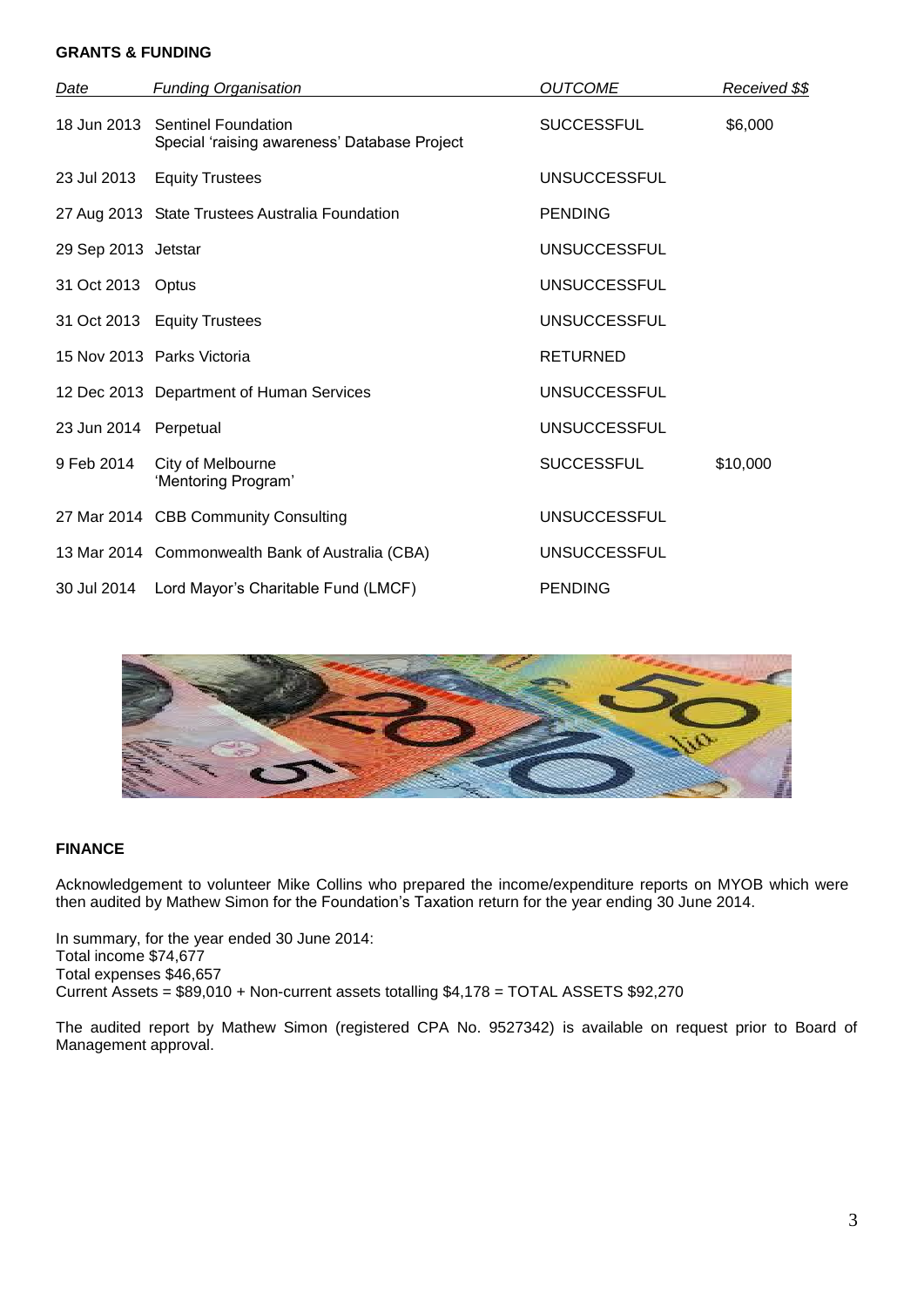# **DATA AUDIT → RESEARCH**

Aussie Hands with 3 highly regarded VIC Hand Surgeons are keen to undertake an extensive project which anticipates several years of data collection for future research. The data audit project will require a recall of all Australians born with a hand defect from 1960. All subjects will be re-diagnosed to confirm their congenital hand anomaly to provide accurate data on the occurrences of Australians born with a hand difference. This data will identify resources that are required to support those with hand differences and their carers. Hand surgeons will find this data invaluable to solve the many questions unanswered by those affected (particularly the causes). A pilot study will be conducted in Victoria in collaboration with hand surgeons in WA (project aim to commence in 2015 depending on grant funding).

# **WEBSITE**



The website continues to provide resources and links and 'news'. During early 2014, a new section under Resources called 'self-help tasks' was added as part of a NAB grant which supported this project coordinated by Josie Duncan OT who supervised an intern from Deakin University in Geelong. Plans to launch a new look website for 2015 on wordpress platform is underway to incorporate direct online functionalities including a sophisticated campaign monitor and more options for online tools which will generate numerous reports and assist in finance, fundraising and event management. Acknowledgement to dedicated volunteers: Aida, Maysa and Maryam.

# **FACEBOOK**

The Aussie Hands FACEBOOK group page and PUBLIC interface FACEBOOK pages recruited more friends throughout the course of the year. Acknowledgement to dedicated volunteer Maria for producing a Digital and Social Media Policy and Strategy, plus updating Photography policy/permission forms. Due to regular posts on facebook, online engagement has provided members to utilise additional networking opportunities and share their inspirational stories.

# **RAISING AWARENESS**

Increasing knowledge and awareness of hand differences in Australia enhances a better understanding of the various congenital hand anomalies and, indeed highlights the importance of Aussie Hands in providing ongoing encouragement and support to all those concerned. The current brochure will be redesigned and printed for a large distribution during 2015.

# **MEDIA**

PUBLICATIONS 1 July 2013 Online Melbourne Storm News Billy's Buddies Clinic – Melbourne Storm (The Members' story featured Melanie Tisch (Kilsyth, VIC) 8 August 2013 Blue Mountains Gazette 'Handsup for Keiras charity' The Members' story featured Keira Scanlon (Winmalee, NSW) 22 November 2013 Ross House Association Annual Report 2013 pg 11 Members' Stories, written by Social Media Volunteer Maria Reyes. The Members' story featured Michael Bradtke (Mitcham, VIC)

### TV

# 23 October 2013

Vasili's Garden, Channel 31. The Members' story featured David Serpell (Coburg, VIC)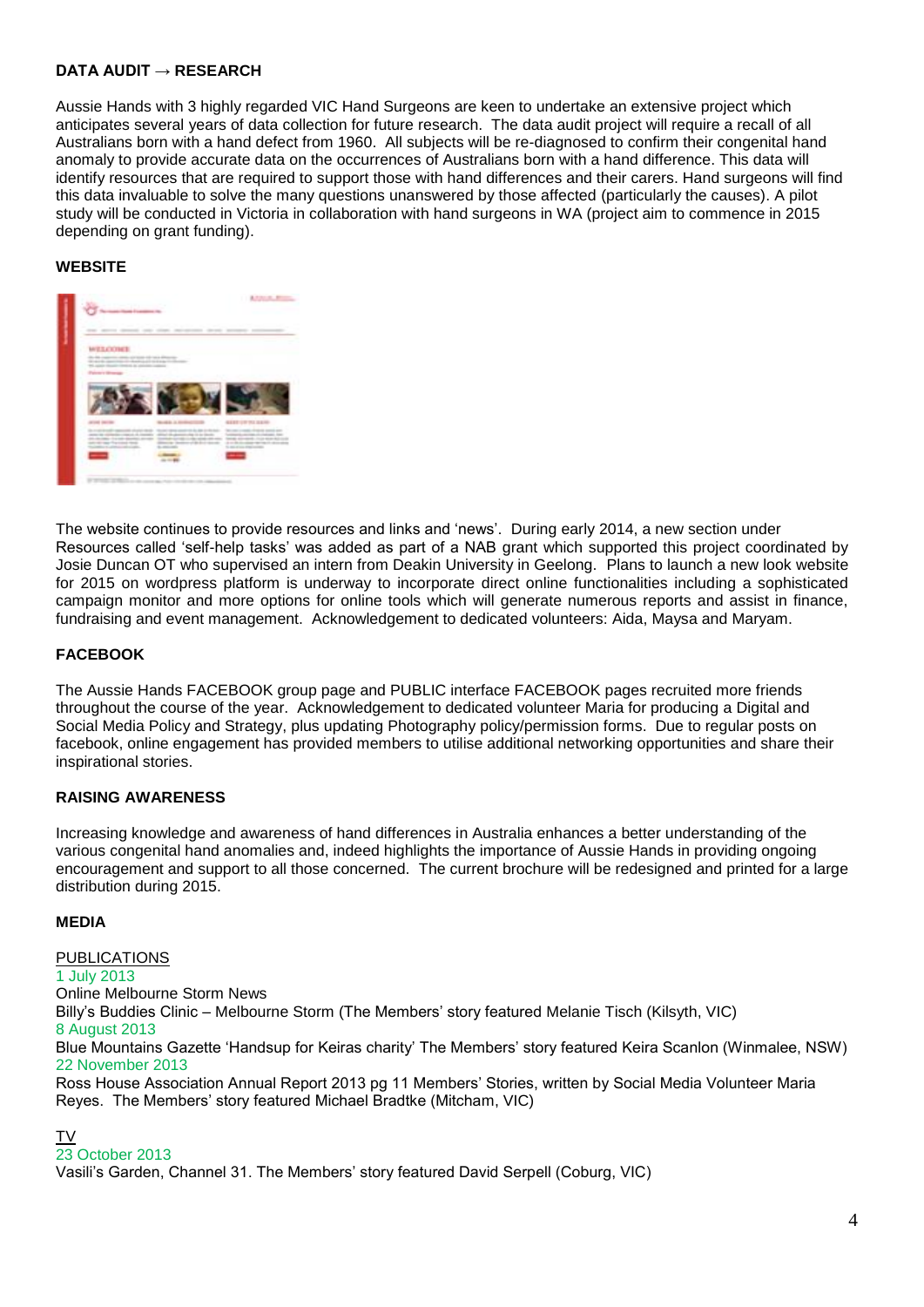### **FUNDRAISING**

**11 August 2013 Sydney, NSW City 2 Surf**



Aussie Hands NSW Members husband and wife team Josephine and Patrick D'Ambrosio ran in the Sydney City2Surf. They both found it very challenging as it was a hot day and Josephine ran a much faster pace to keep up with Patrick. Josephine was so excited to finish the race that she fell over the finish line, grazing her hands, knee and elbow. This meant she didn't register a time for the race but since Patrick was right in front of her, she was allocated his time too. By participating in the City2Surf, they successfully raised awareness of Aussie Hands and provided others the opportunity to donate as well. Josephine looks forward to participating next year and will continue to do so every year until she can. Josephine and Patrick raised \$813.29 for Aussie Hands.

Words: Elizabeth Serpell, Vice President



# **FUNDRAISING & DONATIONS**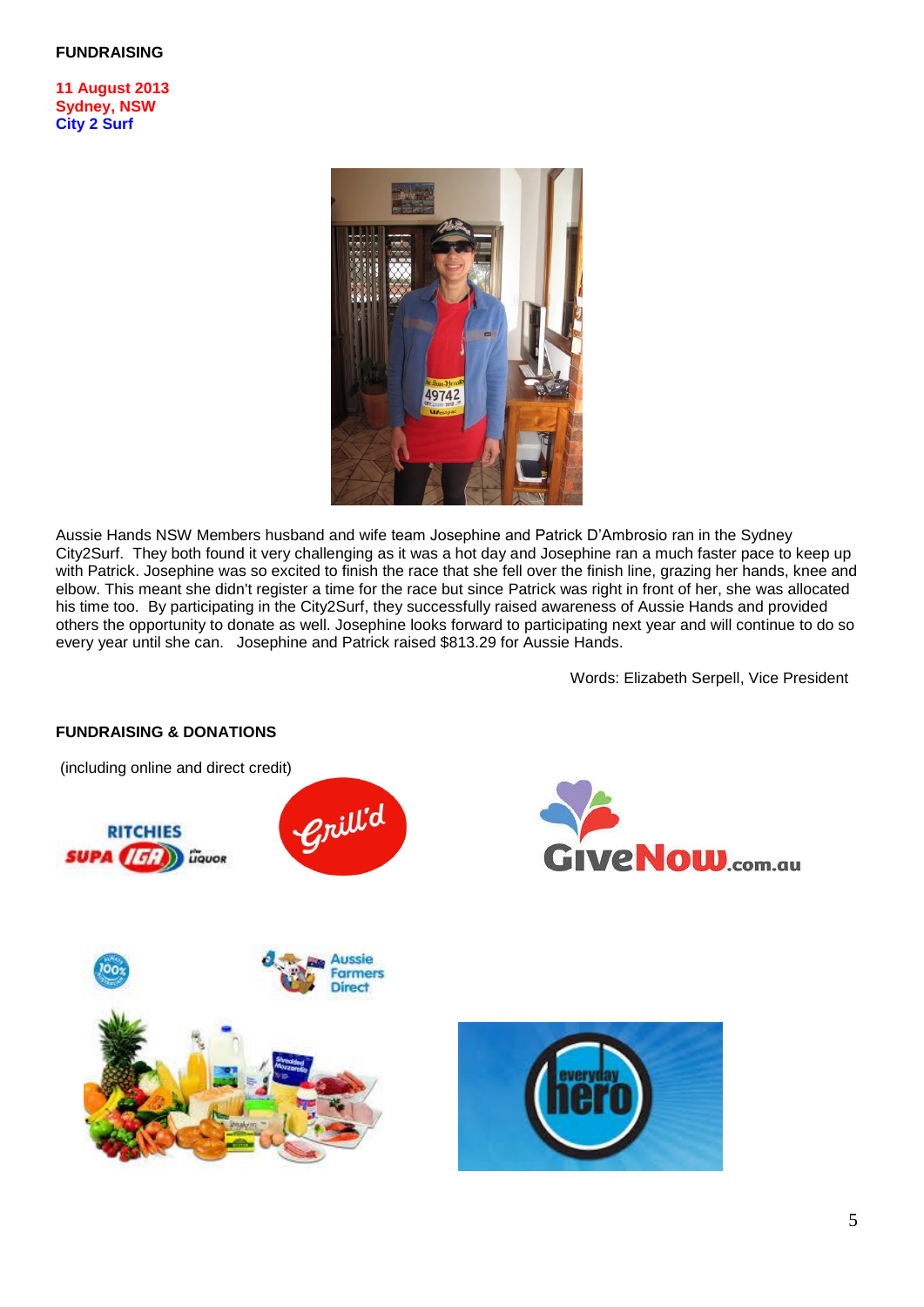### **EXTERNAL RELATIONS**

Aussie Hands aim continues to affiliate itself with other groups and professional organisations to assist members. So far, formal affiliations have been made with two overseas organisations: ATLHA ONLUS in Milan, Italy and Reach UK, and, in Australia the Australian Hand Therapy Association (AHTA); HELPING HAND, LIMBS4LIFE, the Federation of Victorian Counsellors. As Aussie Hands has an ongoing relationship with the Royal Children's Hospital Melbourne), in September 2013, Aussie Hands established new connections with the Women's and Children's Hospital (Adelaide SA) and the Princess Margaret Hospital for Children (Perth WA).



David Cook (Member, NSW) presented to a crowd of about 30 guests which ranged from backgrounds in Engineering, Teaching to retired University Lecturers. It was a good night and well received which raised awareness of people living with a hand difference. David kept them entertained with his 'handy' hints/techniques.

#### **4 September 2013 Northcote VIC Lions Club Presentation**

Elizabeth and marketing volunteer Tom, attended the Olympic Hotel in Preston on behalf of Aussie Hands, for a presentation and dinner meeting with the Lions Club of Northcote. Beginning the proceedings at 7pm, they were treated to a delicious two course meal and got to listen to the various meeting points on the agenda. It was very interesting to find out how much time and resources the Lions Club, particularly the chapter in Northcote, gives back to the community.

Around 9pm, it was presentation time! Elizabeth delivered a great presentation, starting off with a bit of history about Aussie Hands, before giving an insight into what we do as an organisation and how we support individuals with a hand difference. The Lions Club was great and with many people asking questions it proved to be a busy night! Concluding the night, a raffle was held with heaps of fantastic prizes on offer.

A big thankyou to the Lions Club of Northcote, for the opportunity to deliver the presentation and also to the Olympic Hotel for their exceptional catering on the night. Both Elizabeth and Tom had a fun night, and it was a good opportunity to increase awareness about the Aussie Hands Foundation.





Words: Thomas Boatman, Volunteer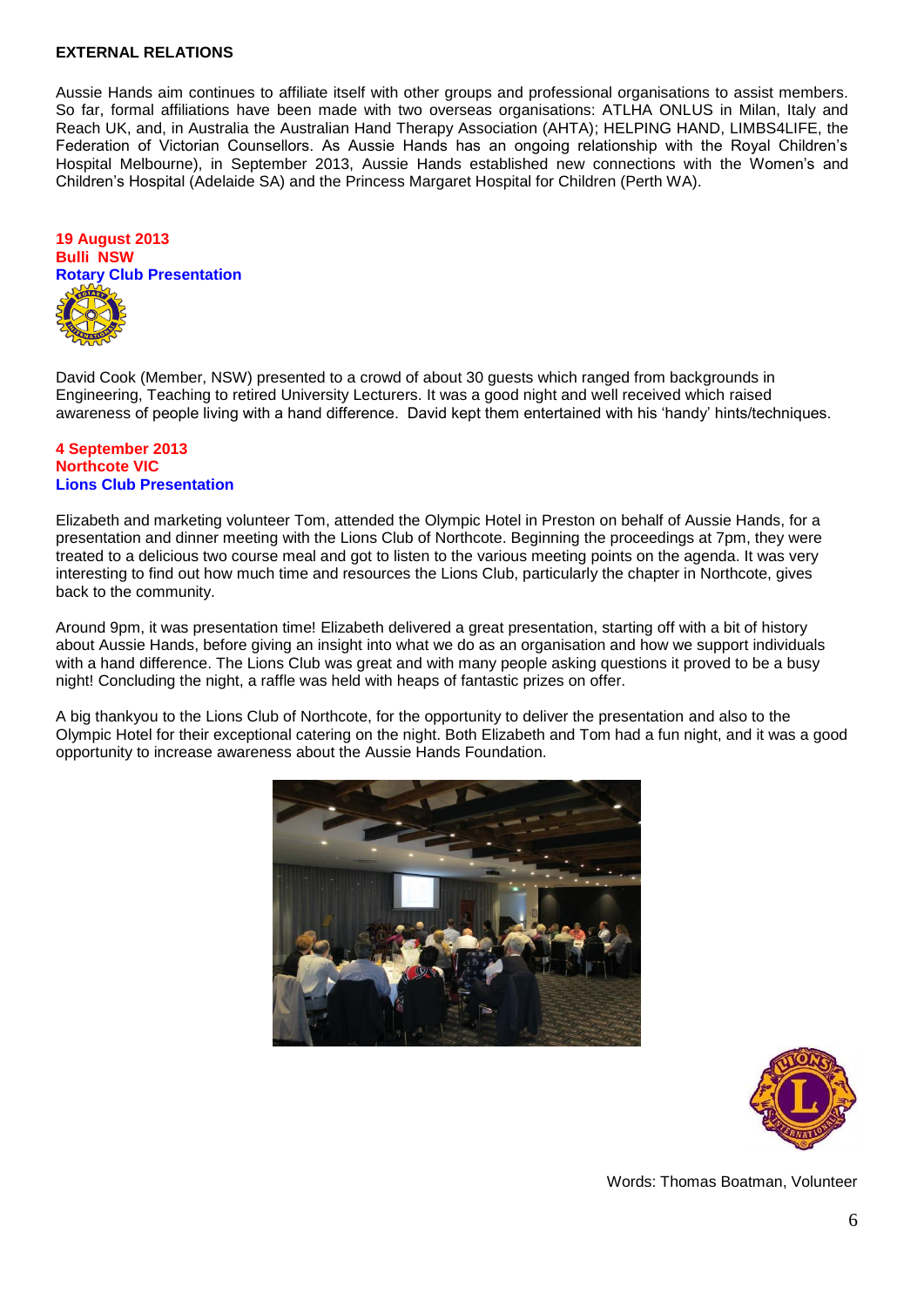### **EXTERNAL RELATIONS**

#### **19 September 2013 West Perth WA Specialised Hand Therapy Services**



<http://www.specialisedhandtherapy.com.au/>

During our recent family holiday in WA we visited 'Specialised Hand Therapy Services' in West Perth and met with the Director, Cathy Thomas B Sc(OT), Post Grad Dip (Hand & UL Rehab).

Specialised Hand Therapy Services treat patients with all types of hand injuries but most of their work generally tends to be with patients with acquired hand injuries.

We are pleased that Cathy Thomas and her team at Specialised Hand Therapy Services are able to promote Aussie Hands to their patients who visit their clinics across WA (Subiaco, West Perth, Midland, Murdoch, Joondalup, Armadale and Albany).

Words: Gary J Serpell, President

### **20 September 2013 Perth WA Princess Margaret Hospital for Children**

During our 27-day family holiday (driving across the Nullabor from VIC to WA), we arranged to meet with WA esteemed Hand Surgeons Lewis Blennerhassett and Rohan Page, along with Emma Staples (Senior Occupational Therapist) at the Princess Margaret Hospital for Children in Perth.

We left a BIG bag of brochures and posters which will now be distributed weekly to patients visiting the Hand Clinic. We are excited about the prospect of increased membership in WA which will provide more opportunities for families to meet and share their inspirational stories.



Rohan Page, David Serpell, Lewis Blennerhassett Princess Margaret Hospital for Children, Perth

Words: Gary J Serpell, President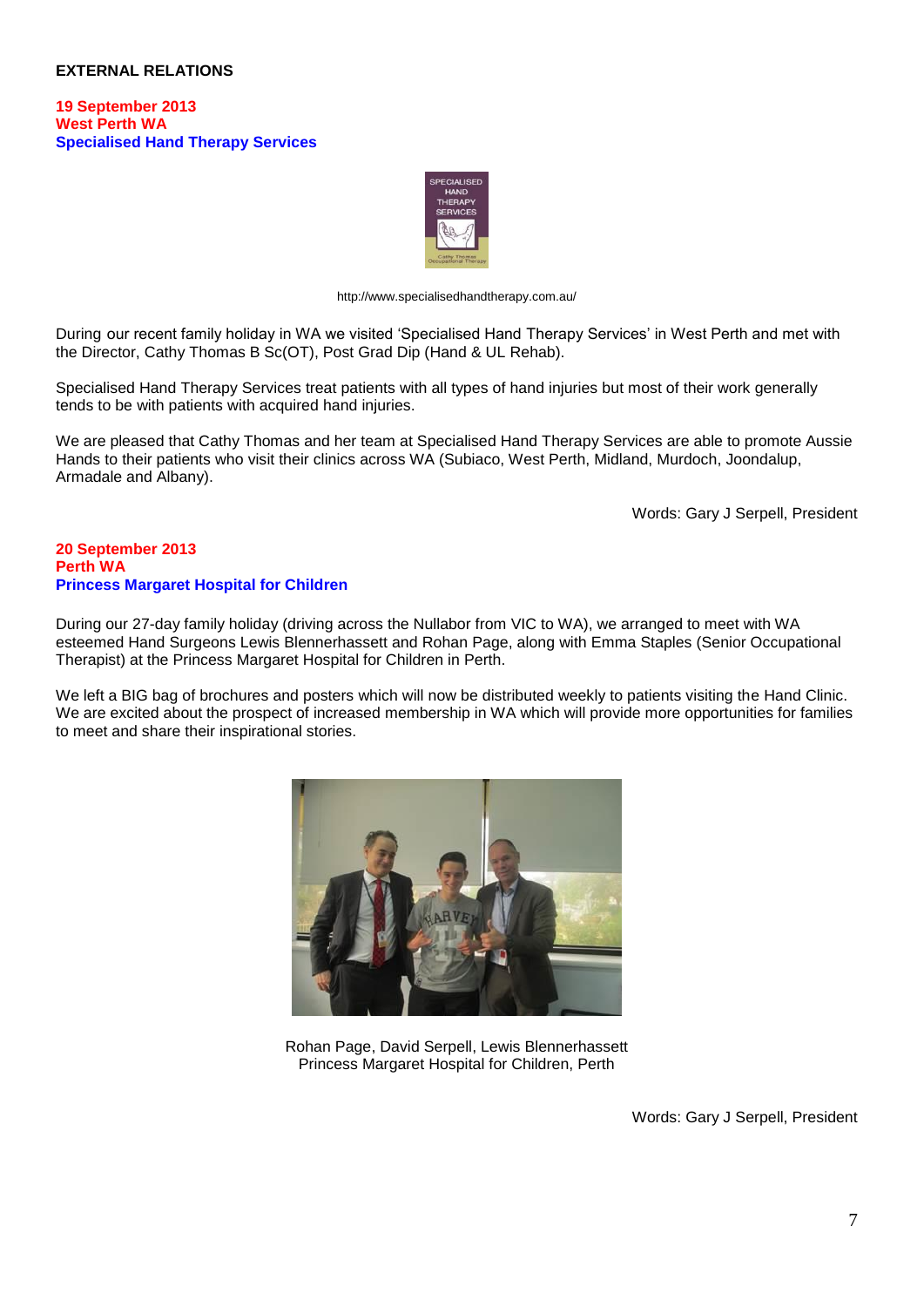### **25 August 2013 Maribyrnong VIC ROBOHAND**

Aussie Hands members, volunteers and friends were enlightened by a presentation by Scott Phillips from THE ROBOTS ARE COMING.

All learnt about the new 3D printing technologies that are changing the world! From small plastic knick-knacks to medical applications, and architecture, Scott showed some of the amazing 3D printing projects (including the ROBOHAND). Scott scanned one of the Aussie Hands members and all were amazed to see the 3D printer in operation and saw how a 'real person' turned into an actual 3D object.



Scott demonstrating ROBOHAND

Scott invites members to contact him to consider ROBOHAND for those with a hand difference. <http://www.the-robots-are-coming.com/>

New members from Bon Beach, Montrose and Oak Park were welcomed by all. Kate Doughty PATRON caught up on members' progress at kindergarten and school. Volunteers were thrilled to be part of the event and all enjoyed LAZY MOE'S culinary delights and beverages.

Attendance:

VIC MEMBERS:

Borg *East Keilor* | Doughty PATRON | Franklin *Oak Park* | Ling-Gardom *Montrose* | Ireland-Hay *Reservoi*r | McNally *Carnegie* | Oldham *Bon Beach* | Serpell *Coburg* | Venkatesh *Croydo*n | Wardley *Avondale Heights* |

WA MEMBER: Stevenson *Bridgetown*

FRIENDS & VOLUNTEERS: Alistair & Mike MICROSOFT | Gardner family Northcote | Kathleen FACEPAINTING | Luana and Ashan | Tom |Kim

PRESENTER The Robots are Coming Mel & Scott

THIS EVENT WAS PROUDLY SPONSORED BY



Words: Elizabeth Serpell, Vice President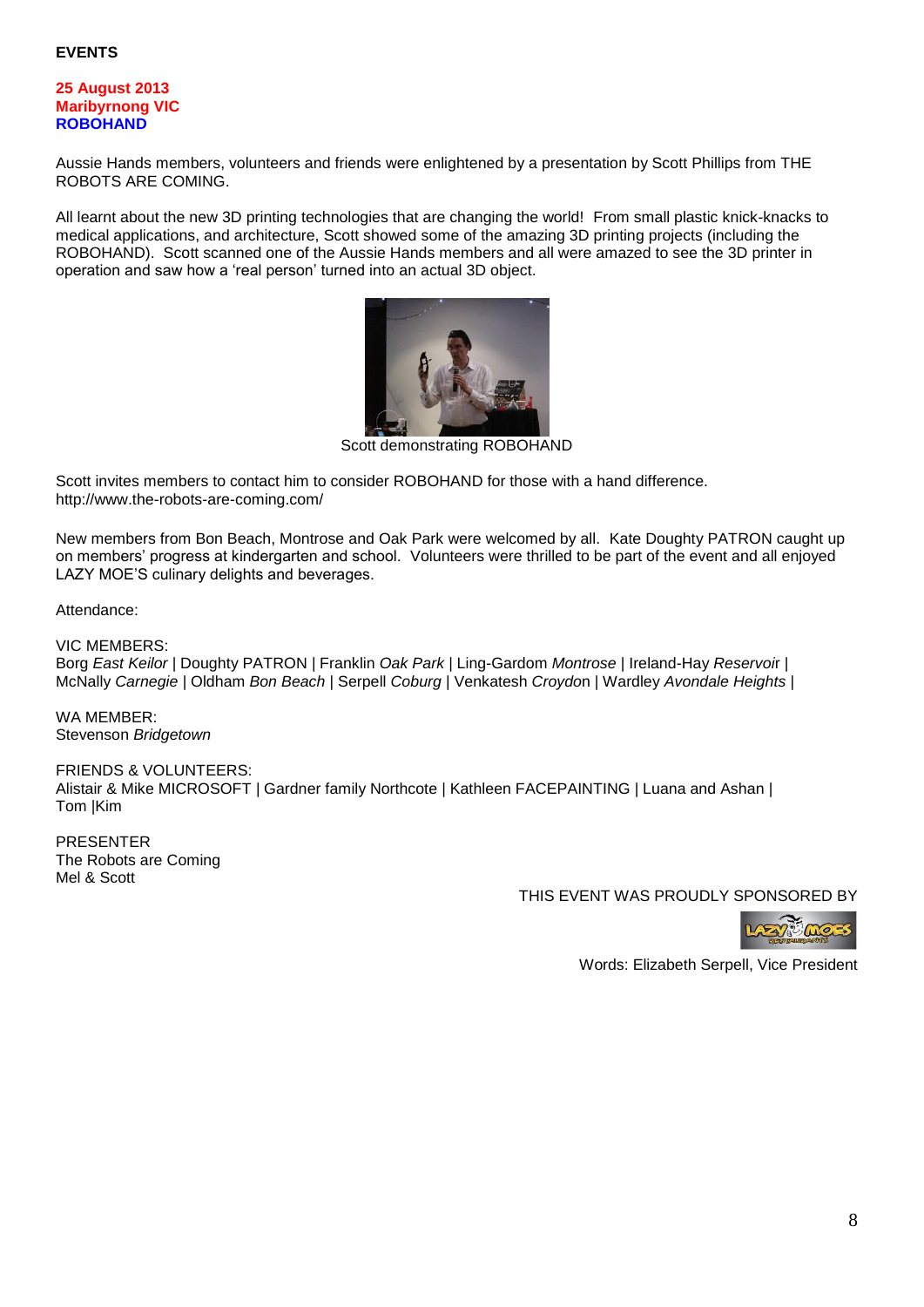### **7 September 2013 Gawler SA INAUGURAL FAMILY DINNER**

SA based Aussie Hands families met for dinner at the Southern Hotel in Gawler.

Two new families attended along with a loyal Aussie Hands family from Athelstone who were very pleased to meet and share their stories. All are keen to keep in touch and look forward to future events with the hope of meeting more Aussie Hands members in SA.



SA families in attendance: Evans *Seaton* | Nield *Athelstone* | Proctor *Hillbank* 

VIC family in attendance: Serpell *Coburg*

Words: Gary J Serpell, President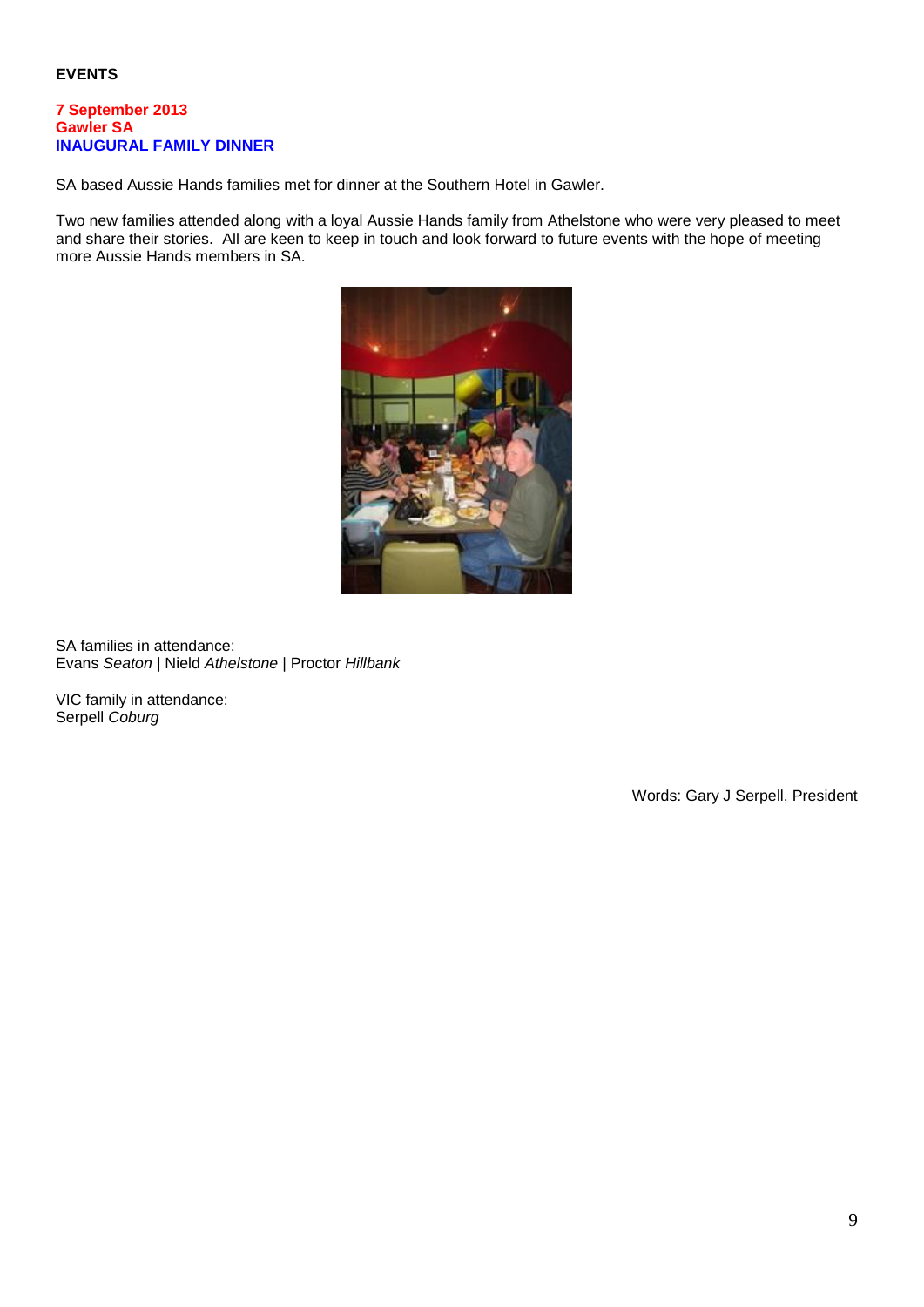## **3 November 2013 Ormeau Park QLD Princesses and Pirates Picnic**

This was a great opportunity for all of us to catch up on the past year and share the experiences of children whether at kindy, prep or school. Hayden showed off his very 'cool' Robohand, while we were all left in owe with his dexterity and out-going nature. Thanks to Liza for sharing her wealth of knowledge in how and where to access various services for our children and to Emma for having the brilliant idea of organizing a presentation at Taylor's kindy as a way of helping other kids understand the 'why' and 'how' of being born with a hand difference. There is great comfort in being able to see the resilience and strength of the Aussie Hands members.

Thank you to all the wonderful families and their beautiful children. A special thank you goes out to Jennifer and her sister for organising the 'sweet' table for our pirates and princesses, as well as to her mother for playing so lovingly with the kids.



The sweet table organised by Jennifer and her sister

Aussie Hands families in attendance:

De La Rey *Ormeau* | Glencross *Daisy Hill* | Holman *Burleigh Waters* | Mohan-Druce *Ormeau* | Puscasu *St Lucia* |

Words: Lilia Darii, St Lucia Qld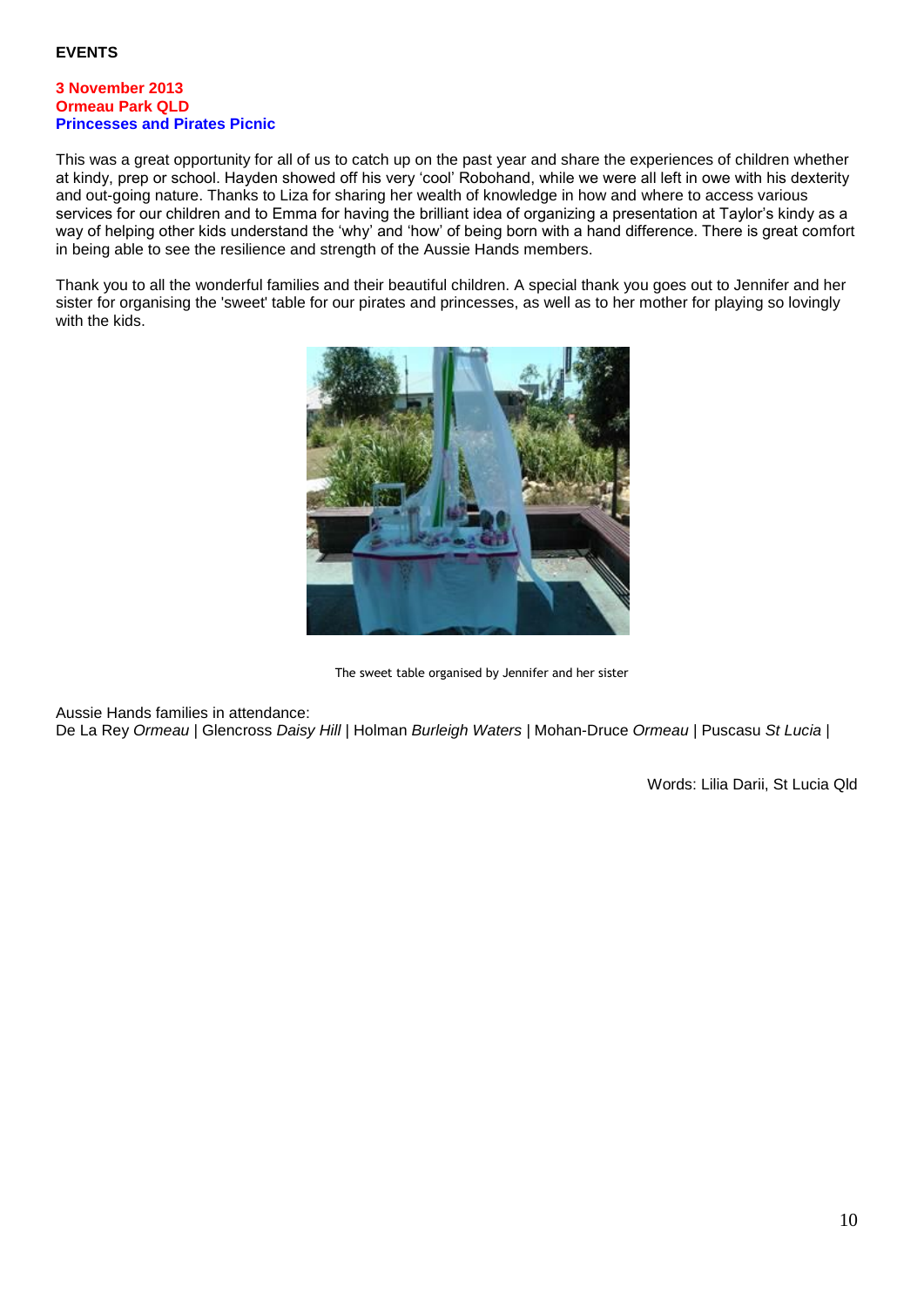### **10 November 2013 Barwon Heads, VIC FUN FLIGHT**

## **The Helicopter Ride**

On Sunday the 10th of November we went to the Fun Flight in Barwon Heads where we were going to go on an aeroplane. We finally arrived there and man gave us our tickets we walked through the gate and waited for what felt like 4 hours but was actually probably only  $\frac{1}{2}$  an hour, I was sooooooo excited when they said we could wait another 15 mins for the next plane or we could go on the helicopter I yelled out ''HELICOPTER'' so we went on the helicopter. To get to the helicopter we went by golf buggie, which was actually pretty fun as well.

Anyway we got up in the helicopter and the view was amazing it was like you were a giant you had to have head phones so you could speak to each other. Our pilots name was Tom.

Thank you soooo much Aussie Hands and Fun Flight!

Words: Jarrah Harris Moore (10yrs), Jan Juc VIC

#### **10 November 2013 Kyneton, VIC FUN FLIGHT**



Thank you for the opportunity to participate in the Fun Flight on Sunday. Billy had a great time (me, not so much until we were safely back on the ground!).

Words: Kerri-Ann, Darley, VIC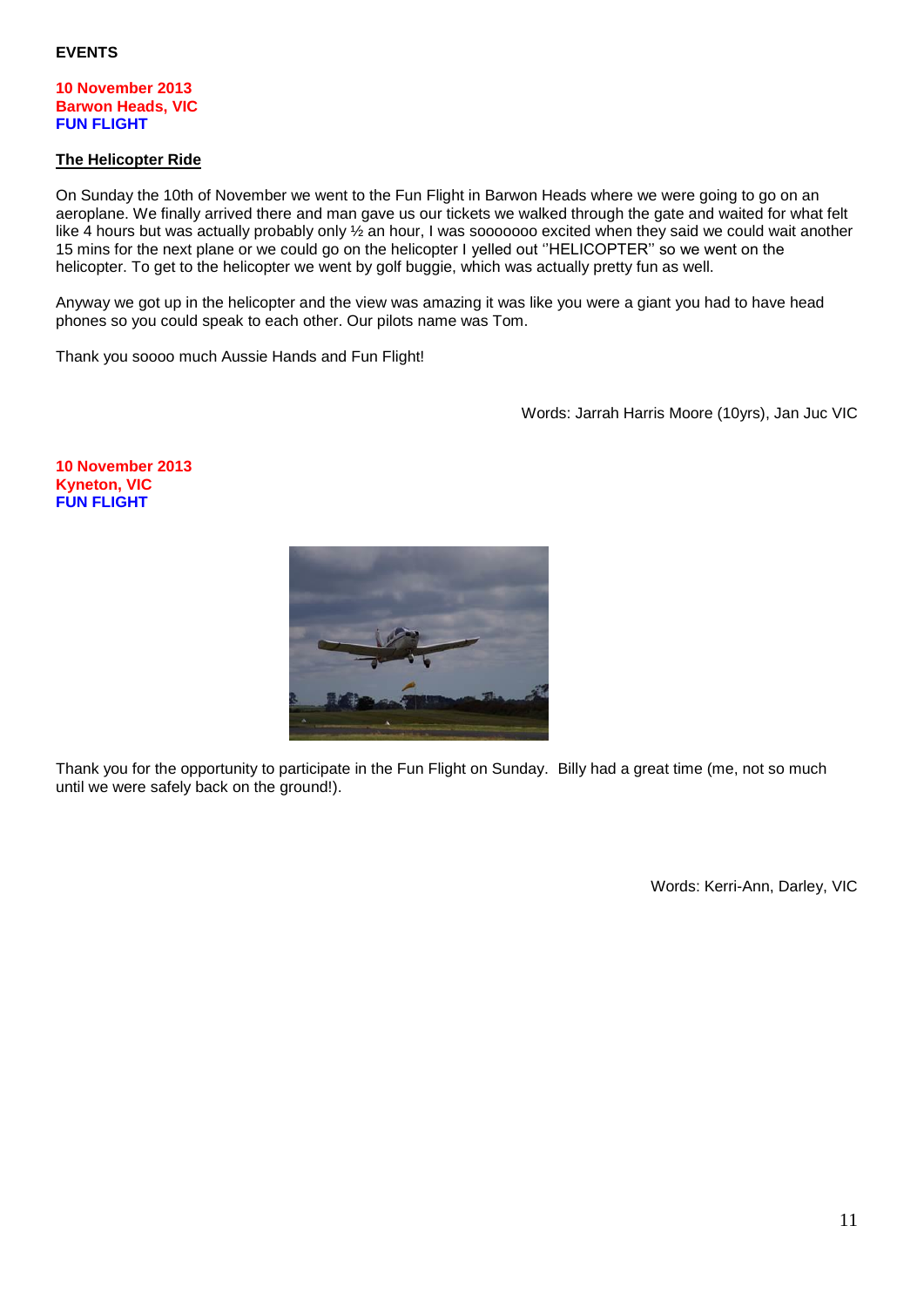### **24 November 2013 Maribyrnong, VIC AGM Xmas Party**

On the last Sunday of November, members and friends of Aussie Hands congregated at Lazy Moe's in Maribyrnong for a light lunch.

Young members were encouraged to be 'creative' in making plastic Christmas bells filled with lollies and decorated with glittering stickers and star ribbons.

Chairperson (Brooke Young) conducted the Aussie Hands Annual General Meeting where the Vice President (Elizabeth Serpell) gave a report of the last financial year 2012-2013 including highlights of 12 events and 3 successful grants. Board Members, Interstate Coordinators and Volunteers were acknowledged along with Sponsors: Lazy Moe's, Sovereign Hill, Ernest Hillier Chocolates, Maritime Union of Australia, and the University of Melbourne (Faculty of Business and Economics).

Julie McNally (new Executive Officer) was officially welcomed by all. The President (Gary Serpell) concluded that Aussie Hands role of reassurance to the future of children and parents is crucial. By children seeing that they are not alone and making new friends makes them fiercely independent and fosters resilience in their nature, and that mentors can also enhance their self-esteem. Fulfilment by gathering together makes Aussie Hands an important Foundation which aims to continue to grow across Australia.

Congratulations to the McGregor family (Darley) for receiving the donated Family Voucher to Sovereign Hill

#### Families in attendance:

Bell *Diamond Creek* | Bonfieni *Glenroy* | Brear *Gardenvale* | Clarke *Bendigo* | Driessen *Wonga Park* | Hatzioannou *Newport* | Hurley *Moorabbin* | Ireland-Hay *Reservoir* | McGregor *Avondale Heights* | McGregor *Darley* | McNally *Carnegie* | Mollo *Mooroolbark* | Serpell *Coburg* | Tisch *Kilsyth* | Trela *Elwood* | Venkatesh *Croydon* | Wardley *Avondale Heights* | Young *Heidelberg* |

THIS EVENT WAS PROUDLY SPONSORED BY





Words: Gary J Serpell, President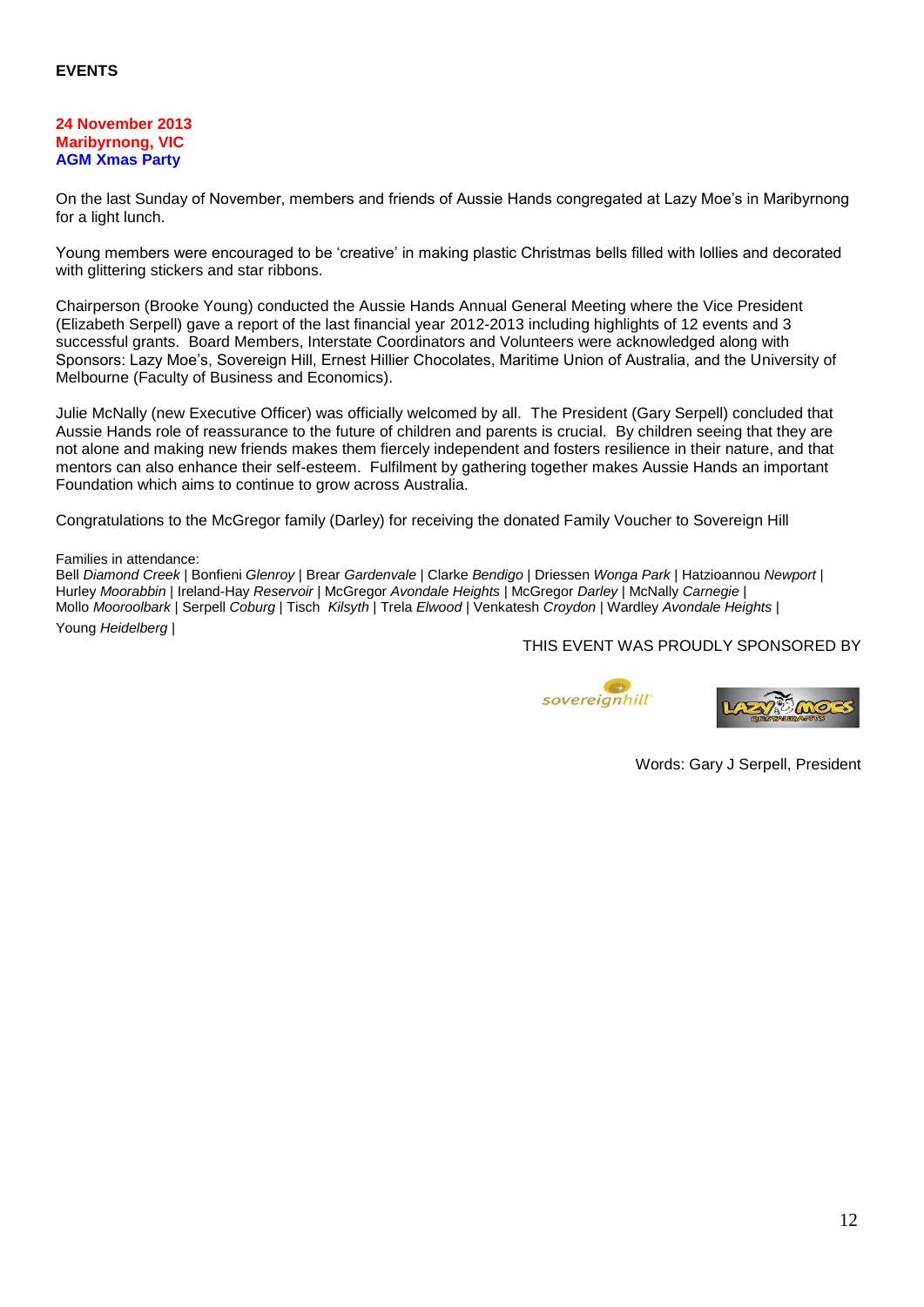### **24 November 2013 Engadine, NSW FAMILY PICNIC**

We had a wonderful day on Sunday at the Cooper Street Reserve picnic ground at Engadine. The weather was a little windy at times but at least we had no rain! We managed to get a couple of picnic shelters reserved early thanks to the Thompson family, and Aussie Hands banners were displayed by David Cook.

The families enjoyed chatting and the children and their siblings played furiously in the playground for much of the day. It was wonderful to see how well all the children were progressing considering most met for the first time which was a real thrill.

Joanne Elliott NSW Coordinator enlightened the group on how she became involved at Aussie Hands and thanked everyone for being there. Joanne encouraged everyone to ensure their membership was up-to-date and join the Aussie Hands facebook page.

David Cook and Joanne Elliott also chatted about raising Aussie Hands profile in country NSW and amongst the children's services in Sydney.

9 families attended and 3 families were disappointed they couldn't join the group. The parents talked about the frequency, nature, and location of future events.

A BIG thanks to the Dundas family for taking photos on the day.

Words: Joanne Elliott, NSW Coordinator

## **1 December 2013 Wangaratta VIC XMAS FAMILY PICNIC**

Three Wangaratta Aussie Hands families including grandparents attended the first Aussie Hands picnic in Wangaratta. Also, Aussie Hands Pasko family from Albury NSW travelled south across the Murray River/border to meet the group. The weather was beautiful and a BBQ was cooked by the Hayward family for everyone as all the families brought a salad, so there was plenty to eat and the kids were able to have a good play in the playground.

Words: Belinda Hayward, Wangaratta, VIC

### **1 December 2013 Flemington VIC Christmas Party for Special Children - Melbourne**

Finally Melbourne put on some sunny summer weather and the kids enjoyed the morning at Flemington. There were all sorts of fun things, jumping castles, police, fire brigade, animals, Humphrey B-Bear, delicious food, sports and don't forget Santa, arriving on a Harley Davidson.

It was lovely for two Aussie Hands families to meet for the first time amongst the many special children with disabilities. Both Aussie Hands parents were pleased to share their experiences of their child living with a hand difference.

All in all a fun morning, thanks for the complimentary tickets supplied by the Charity 'Christmas Party for special children' – Melbourne.

Aussie Hands Members in attendance: Mackenzie *Croydon* | McGregor *Darley* |



This event was proudly sponsored by<http://www.christmasparty.com.au/>

Words: Elizabeth Serpell, Vice President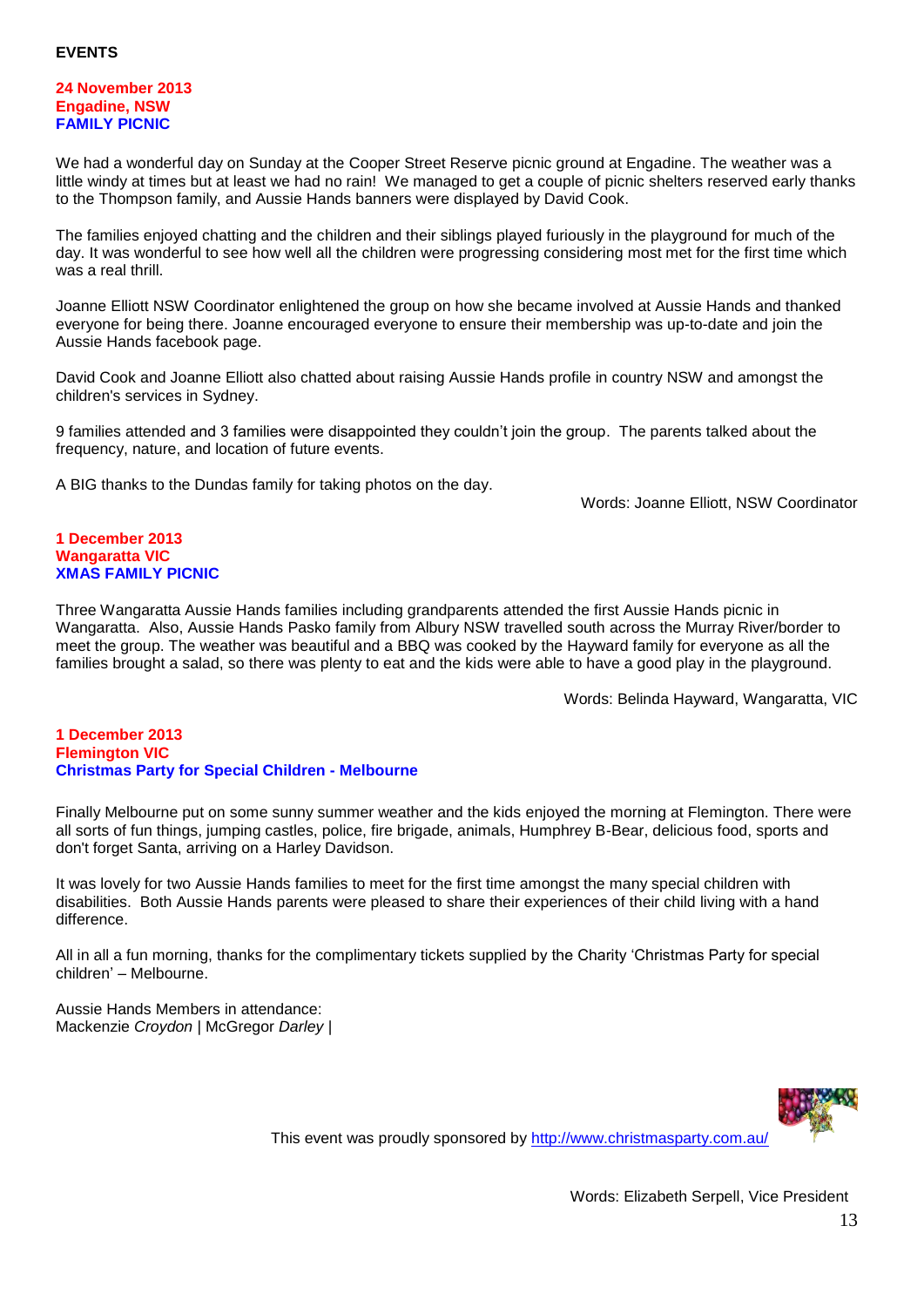### **23 February 2014 Carlton VIC Summer Picnic**

On a pleasant Sunday afternoon, Victorian members gathered at Lincoln Square Gardens for the first Aussie Hands family event for 2014. Jen from the Australian Hand Therapy Association (AHTA) travelled from Ballarat to meet with members to enlighten them on AHTA support services.

The Aussie Hands PATRON Kate Doughty enjoyed catching-up with members and was so surprised to see how many of the young children had grown up along with their happy-go-lucky nature.

The children were excited when the Metropolitan Fire Brigade arrived and demonstrated various functions of their fire engine. Some members were delighted at having the opportunity to hold the strong hose and sit in the fire truck. Members also received a 'show bag' of goodies from the firemen. Thanks to Elizabeth for organising the MFB's visit.



VIC Members in attendance :-

Bell *Diamond Creek* | Cavell *Poowong* | Clarke *Bendigo* | Driessen *Wonga Park* | Franklin *Oak Park* | Grant *Kensington* | Ireland-Hay *Reservoir* | McGregor *Darley* | McNally *Carnegie* | Serpell *Coburg* | Serpell *Highett* | Tisch *Kilsyth* | Venkatesh *Croydon* | Wardley *Avondale Heights* | Young *Heidelberg*

> This event was proudly sponsored by **MFB Carlton** <http://www.mfb.vic.gov.au/About-Us/Stations-and-Districts/Station-No-3.html>



Words: Julie McNally, Executive Officer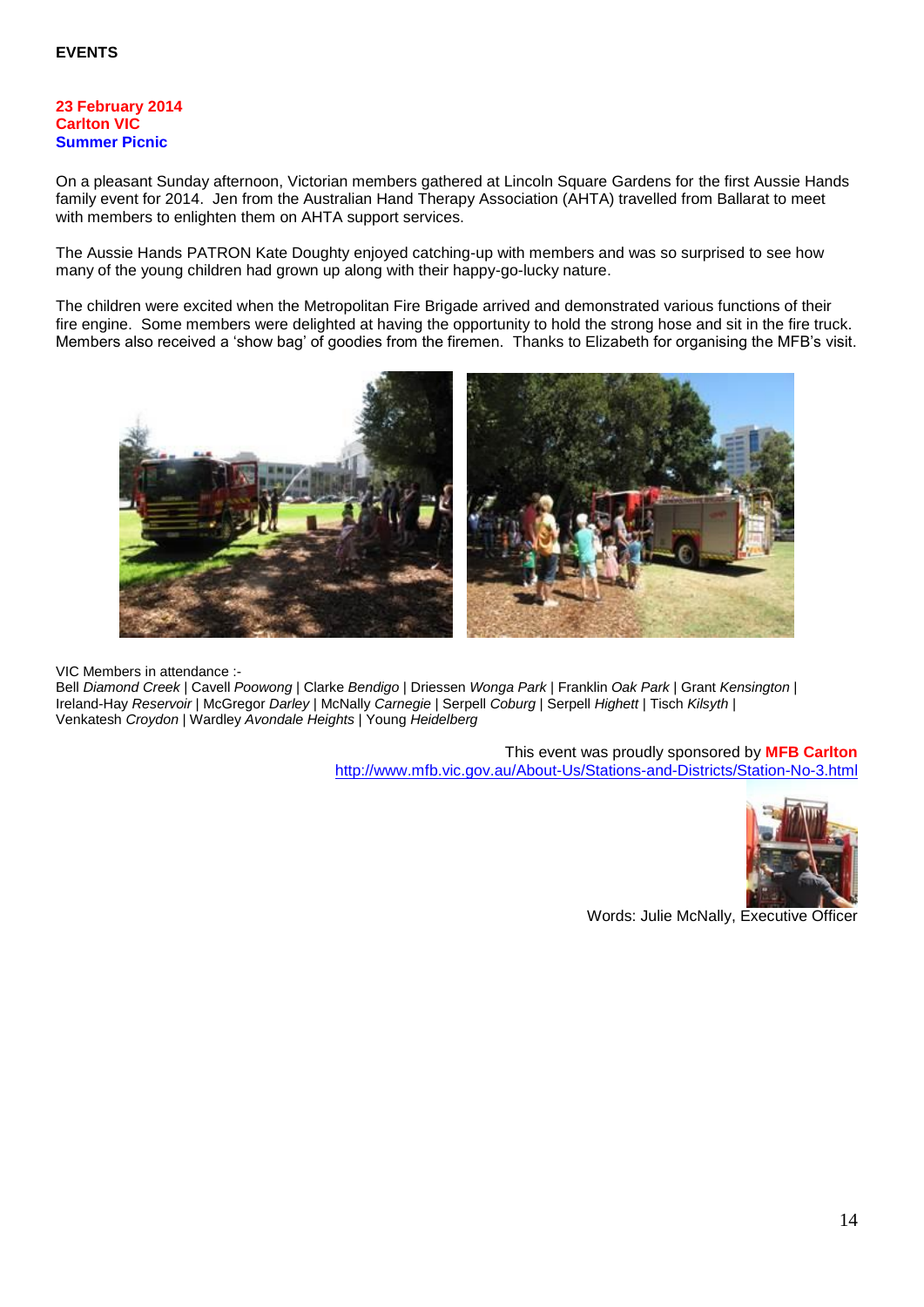### **30 March 2014 Port Melbourne, VIC Easter Egg Hunt**

A warm autumn day brought many Aussie Hands families together for the annual Easter Egg Hunt. Children were delighted in making their own paper basket with lots of stickers, stencils and colourful textas. A BIG thanks to Julie (Aussie Hands Executive Officer) who organised the art activity which also encouraged siblings, parents and grandparents to join in the fun!

The Patron admired all the young members mingling amongst the playground whilst many chocolate Easter eggs were scattered amongst the flowers and palm trees at Edwards Park for the children to collect.

The Canning family donated a handmade fabric bag filled with goodies which was raffled off (\$80 was raised). Puffing Billy family tickets were awarded to two lucky families (kindly donated by the Hurley family).

VIC families in attendance:

Borg *Attwood* | Canning *Launching Place* | Cavell *Poowong* | Hatzioannou *Newport* | Hurley *Moorabbin* | Ireland-Hay *Reservoir* | Johnson *St Kilda* | McCann *South Melbourne* | McCluskey *Coburg* | McGregor *Avondale Heights* | McGregor *Darley* | McNally *Carnegie* | PATRON Kate Doughty | Serpell *Coburg* | Tisch *Kilsyth* | Venkatesh *Croydon*

*This event was proudly sponsored by*

*<http://www.ernesthillier.com.au/> <http://www.puffingbilly.com.au/>*

Words: Elizabeth Serpell, Vice President

**EVENTS** 

**30 March 2014 Bicton, WA Easter Egg Hunt**

The Annual WA Easter Egg Hunt at Point Walter Reserve hosted Aussie Hands families and friends. Murray welcomed 5 new families to the Aussie Hands gathering and acknowledged that 9 children with a hand difference were in attendance. The children and parents enjoyed meeting each other and shared their inspirational stories. The bonus of the day was the Easter Egg Hunt which resulted in many happy faces and lots of chocolates …..

Words: Murray Stevenson, WA Coordinator

### **4 May 2014 Epping, NSW Easter Egg Hunt**

At the May 4 picnic there were 5 families, and all had a lovely day. The kids thoroughly enjoyed the Easter Eggs and shared them with some other families playing at the park. It was such a lovely day and parents were struggling to get their children to go home.

Words: Joanne Elliott, NSW Coordinator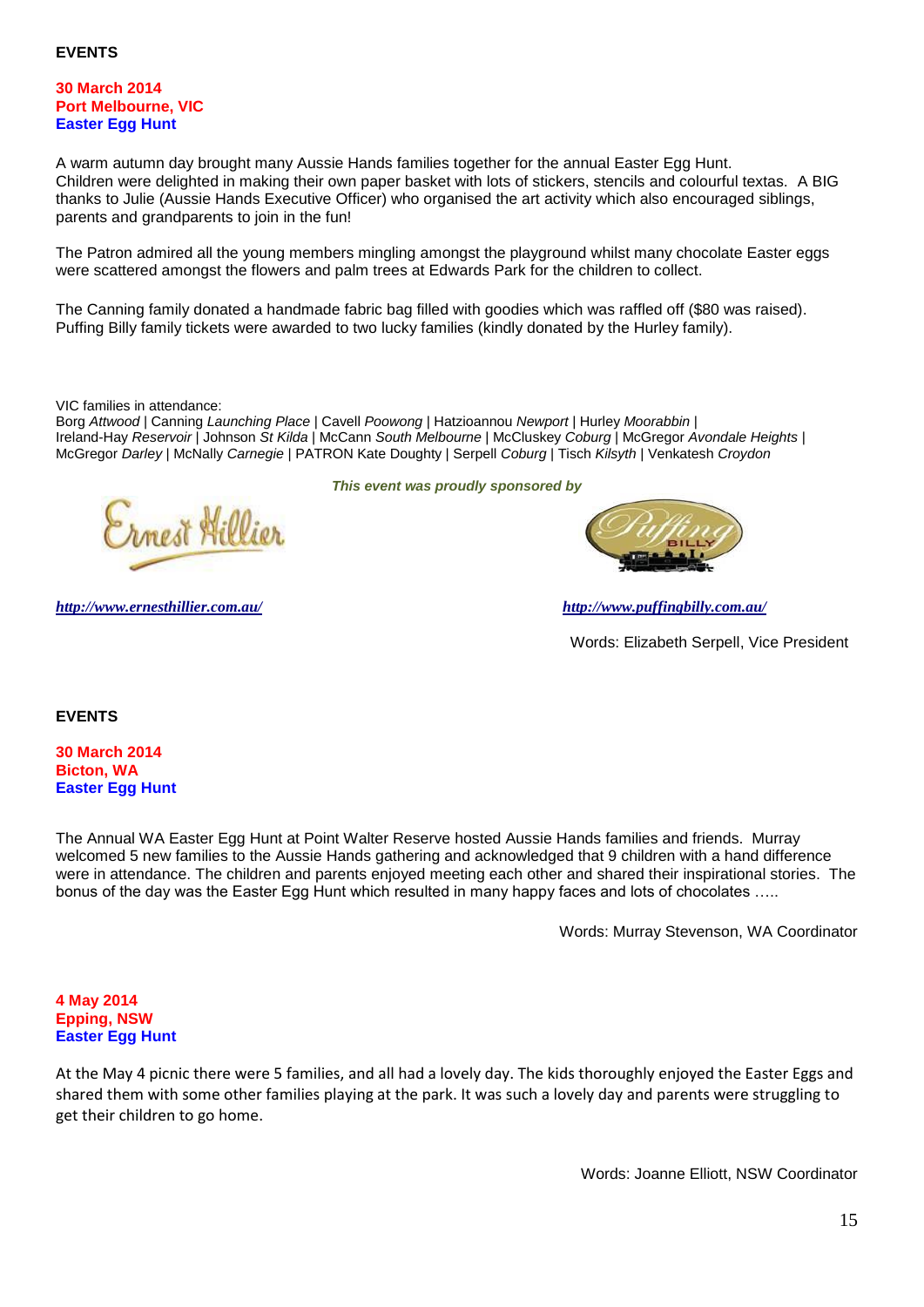#### **8 June 2014 Sydney Olympic Park, NSW Family Picnic**

On 8 June we had about 8 families meet at Olympic Park at the picnic area at the end of Victoria Avenue near the Concord West train station. We played a couple of organised games, such as duck duck goose and Simon says to get the kids to meet each other. Then the children played in the playground while adults supervised.

Words: Helen Thompson, Member, NSW

## **22 June 2014 Maribyrnong VIC Frozen**

On a cold wintry day in Melbourne, Aussie Hands members and friends met at Lazy Moe's to chat, eat yummy food and create some wonderful FROZEN inspired crafts. Many volunteers were able to meet members and admire their artistic abilities.

While Lazy Moe's provided an array of delicious finger food, new families from Geelong and Pascoe Vale were able to meet other members and talk about their experiences and share their inspirational stories.

The President announced that membership payments will change from 1 July due to a Board of Management decision to alter the annual membership from \$20 to a one-off joining fee of \$30 with 2 appeals for donations in each calendar year. Members were reminded to consider participating in the upcoming mentoring program, coordinated by Julie (funded by the City of Melbourne). The President also advised that the website and marketing collateral is currently being reviewed and invited members to be involved in any opportunities in sharing their stories (including videos and photography).

After the customary 'group' photo was taken, members got involved in 'hand' photos too



A BIG thanks to Julie who organised the amazing art/craft activities, to Paul who volunteered his services as official 'photographer' and also to Lazy Moe's for their generous hospitality.

Members in attendance:

Cavell *Poowong* | McGregor *Darley* | McNally *Carnegie* | Patti *Pascoe Vale* | Serpell *Coburg* | Svanosio *Talbot* | Tisch *Kilsyth* | Trela *St Kilda* | Van Tiggelen *Hamlyn Heights* |

Volunteers in attendance: Azra | Mike | Shoukat | Paul

This event was proudly sponsored by



Words: Elizabeth Serpell, Vice President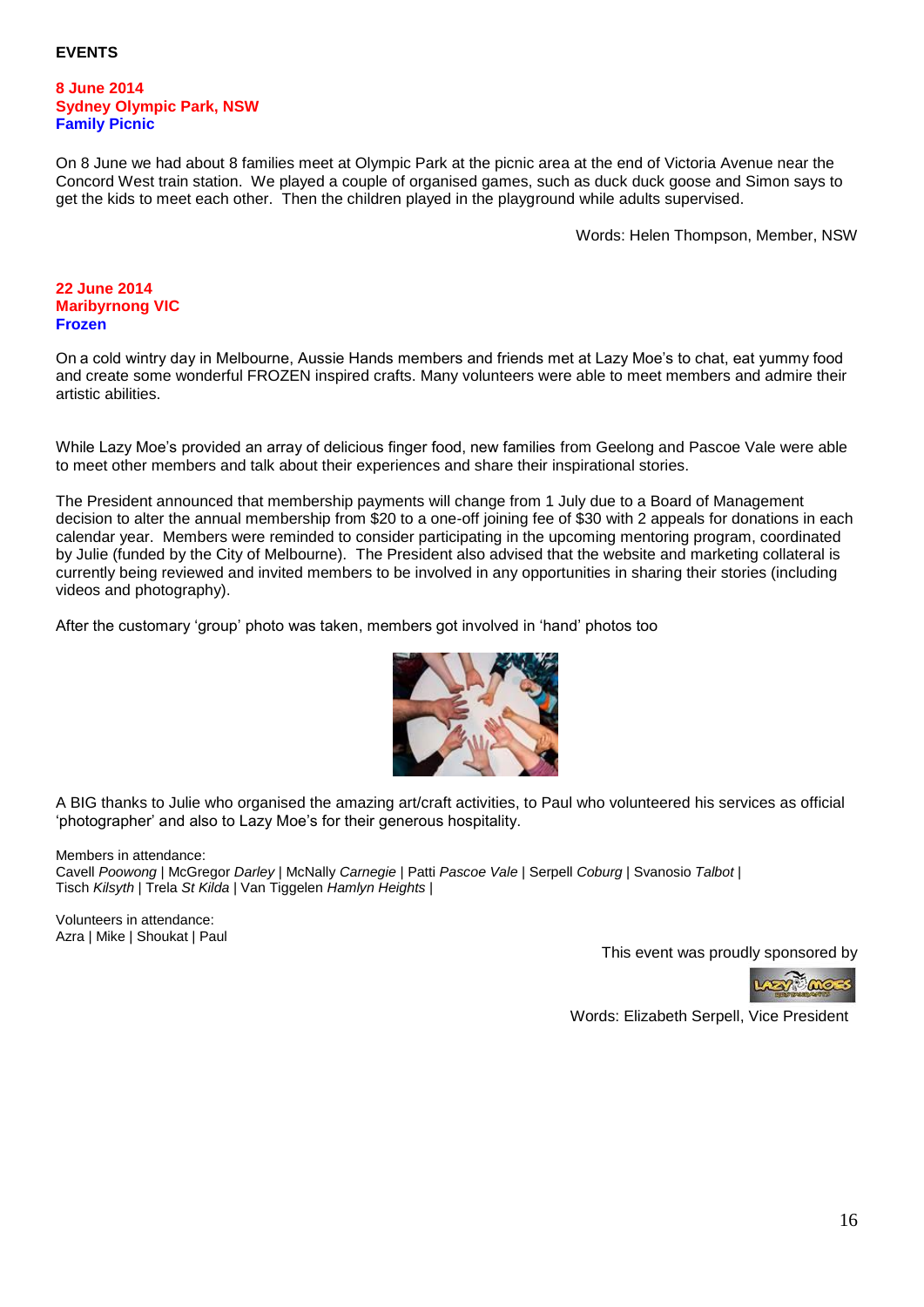# **VOLUNTEERS**

The day to day operational tasks handled by Victorian volunteers included:

- ACCOUNTING: Membership fees auditing; Receipts consolidation; Bank reconciliation
- COMMUNICATIONS: Writing and sending Members birthday/Christmas cards
- GRANTS: increased Grant applications
- ADMINISTRATION: General office tasks including shredding, filing, scanning
- IT: Website development and maintenance; Dropbox; Membership website access; Email access maintenance; Daily backup; Website check-up for bugs; Spam filters; publication of enewsletter 2013
- MARKETING: establish social media policy (facebook); Linked-In; Graduate Consulting Group Univ of Melb – fundraising strategy and trademarking

### **Professional Development**

25 Sep 2013 Workshop: Developing an Effective Digital Marketing Strategy, Connecting Up (Maria Reyes, Social Media Volunteer, VIC) 7 Nov 2013 WEBINAR Social & Blogging, Connecting Up (Maria Reyes, Social Media Volunteer, VIC) 14 Nov 2013 WEBINAR on the essential for winning grants, Connecting Up (Louise Scerri, Grants Officer, Volunteer, VIC) 25-26 Mar 2014 Positive Leadership Development, Univ of Melb (Julie McNally, Executive Officer VIC)

### **Volunteer Acknowledgement**

The Board of Management would like to thank the following volunteers for their enormous contributions between July 2013 – June 2014:

Volunteer Coordinators

Luana Riccardi | Zi Lun Wong | Kim Wilson | Azra Kucukalic

Grant Writers Louise Scerri | Julie McNally

Accountant Assistant Than Dangvan | Sonia Yanjing Ke | Alexandra Ershova | Deb Dennett | Mike Collins

IT

Maysa Labadi | Maryam Jabbarzadeh | Naga Koswara | Timothy Uhen | Gina Barri-Rewell

Marketing & Communications Luana Riccardi | Zi Lun Wong | Thomas Boatman | Lisa Do | Kim Wilson | Toni Hay

Social Media Maria Reyes

Graphic Design May Tang | Teresita Reyes

**Administration** Sonia Yanjing Ke | Sharanjeet Sidhu | Azra Kucukalic

Self-Care Booklet (online website resource) Josie Duncan, Monique McKenzie, Aida Viziru

**Website** Aida Viziru (Pixel Salad) | Jen Port

Photography Paul Danyluk ++ Video Romy McCann | Selwyn Thomas

Strategic Planning & Consultant/Adviser - Stephen Gardner (SGI Solutions)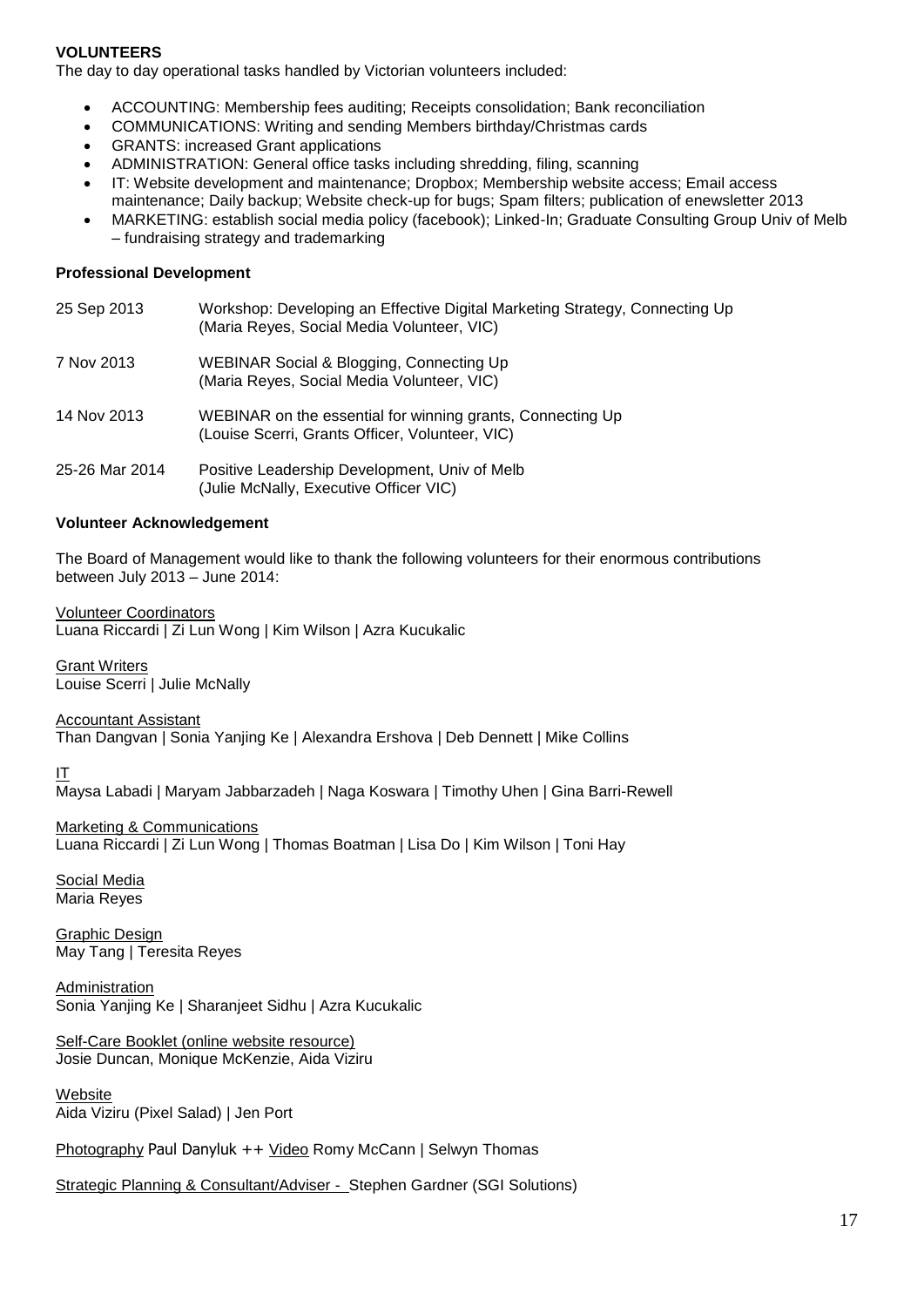# **GOALS 2015**

*EVENT MANAGEMENT* Celebrate Aussie Hands 15<sup>th</sup> Year Anniversary (proposed for Oct 2015)

## *RAISING AWARNESS CAMPAIGN*

Circulate updated brochures and flyers nationally from 2015 and establish in-house database system (stakeholders/membership)

### *MEMBERSHIP*

Continue to expand and recruit membership nationally and enhance Mentoring Program

### PATRON

Recruit a Patron for each state of Australia (other than Victoria)

### *MEDIA*

Feature in at least 5 articles/stories for TV, RADIO, printed & social media

### *RESEARCH*

Initiate proposed 10-year 'data audit' project to investigate the occurrences of congenital hand anomalies across Australia.

### *VOLUNTEERS*

Engage professionals who can provide expertise in areas of grants, marketing & communications and accounting

*SPONSORSHIP* Attract Corporate Sponsorship

### *PARTNERSHIPS / AFFILIATIONS*

Attract/negotiate future partnerships/affiliations with Professional Australian Hand Associations/Organisations

### *WEBSITE*

Transfer platform to wordpress and launch 'new-look' website. Continue to maintain and provide additional information on books/resources/special equipment; Medical Technology and LINKS

### *FACEBOOK*

Enhance the Aussie Hands FACEBOOK page with links to the website to raise awareness and increase membership.

### *LINKED-IN*

Enhance the Aussie Hands LINKED-IN page to build and enhance professional relationships

# **ACKNOWLEDGEMENTS**

- DONORS AND FUNDING (IN-KIND) Nuttelex, Pixel Salad, Sentinel Foundation
- SPONSORS Lazy Moe's, Ernest Hillier Chocolates, Sovereign Hill, University of Melbourne Faculty of Business and Economics
- WEBSITE Aida Viziru
- FINANCE Mike Collins, Mathew Simon
- CONSULTANT Stephen Gardner
- BOARD OF MANAGEMENT (including Interstate Coordinators)
- GRANTS OFFICER Louise Scerri
- OCCUPATIONAL THERAPIST Josie Duncan
- EXECUTIVE OFFICER Julie McNally
- VOLUNTEERS

### **CONCLUSION**

In 2014-2015, the Foundation will continue to 'raise awareness', submit grant applications and conduct regular family events. It is anticipated that a data-audit will commence for a 10-year research project on the occurrences and causes of congenital hand anomalies. Exposure in the Media and distribution of brochures/flyers Australiawide will further enhance the aims and objectives of Aussie Hands.

*Elizabeth Serpell, Secretary, 2014*